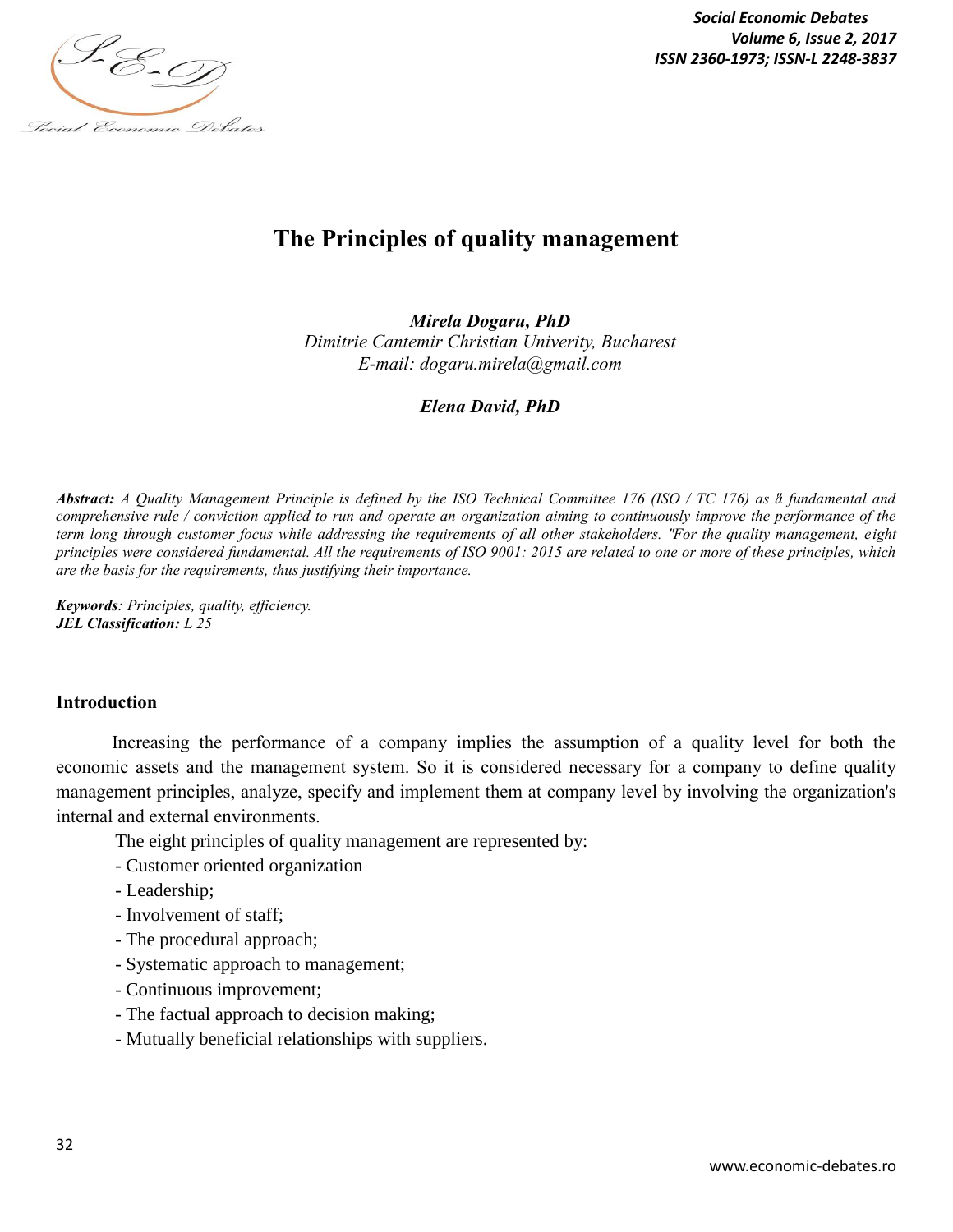

*Social Economic Debates Volume 6, Issue 2, 2017*

#### **The descriptive analyse of Principles of quality management**

**Principle 1: Customer oriented organization.** Organizations depend on their clients and should therefore understand their present and future needs, satisfy their requirements and try to overcome them. Customers are the engine of every organization; organizations cannot exist in isolation but on the market by offering products and services to customers. It should be emphasized that, basically, customers are not simply buyers but individuals or organizations that receive a product or service from the organization.

Customer focus means striving to meet customer satisfaction and understanding that profitability or avoidance of loss results from customer satisfaction. Profit is not the only reason for the existence of an organization, which is necessary for the development of the organization so that through its activities it can satisfy more clients. If a business focuses exclusively on profit and will avoid determining customer requirements, it will lose its customers and, as a result, will reduce profits in the long run.

Customer orientation means organizing the firm's business in a procedural form that will turn customers with needs into satisfied customers. This will mean, in fact, that all processes are customer-oriented.

Because of this principle, all members of the organization, not just top level managers or business department staff, need to focus on the customer.

An organization that applies the customer orientation principle will be one in which employees will demonstrate that:

- They understand the needs and expectations of customers;

- They have met the needs and expectations of all stakeholders;

- They communicated these needs and requirements to the entire organization;

- Have the knowledge, skills and resources to satisfy the organization's customers;
- Have evaluated customer satisfaction and acted according to the results;

- Managed customer relationships;

- They directly linked their goals and objectives to the needs and expectations of their customers.

For the most consistent application of this principle, the following steps are generally followed:

1. Understand customer needs and expectations at product level, delivery, price, reliability, and so on.

2. Ensure a balanced approach to the needs and expectations of customers and other stakeholders (owners, suppliers, local communities or society as a whole);

3. Communicating these needs and expectations throughout the organization;

4. Values of customer satisfaction and action on results;

5. Managing customer relationships.

Among the most important benefits of applying this principle, we can note:

- Increasing revenue and market share through flexible and rapid responses to market opportunities;

- Increased efficiency in using the organization's resources to increase customer satisfaction;

- Increased customer loyalty that will lead to repeating or strengthening the business relationship.

**Principle 2: Leadership.** Leaders are the ones who achieve the unity between the purpose and the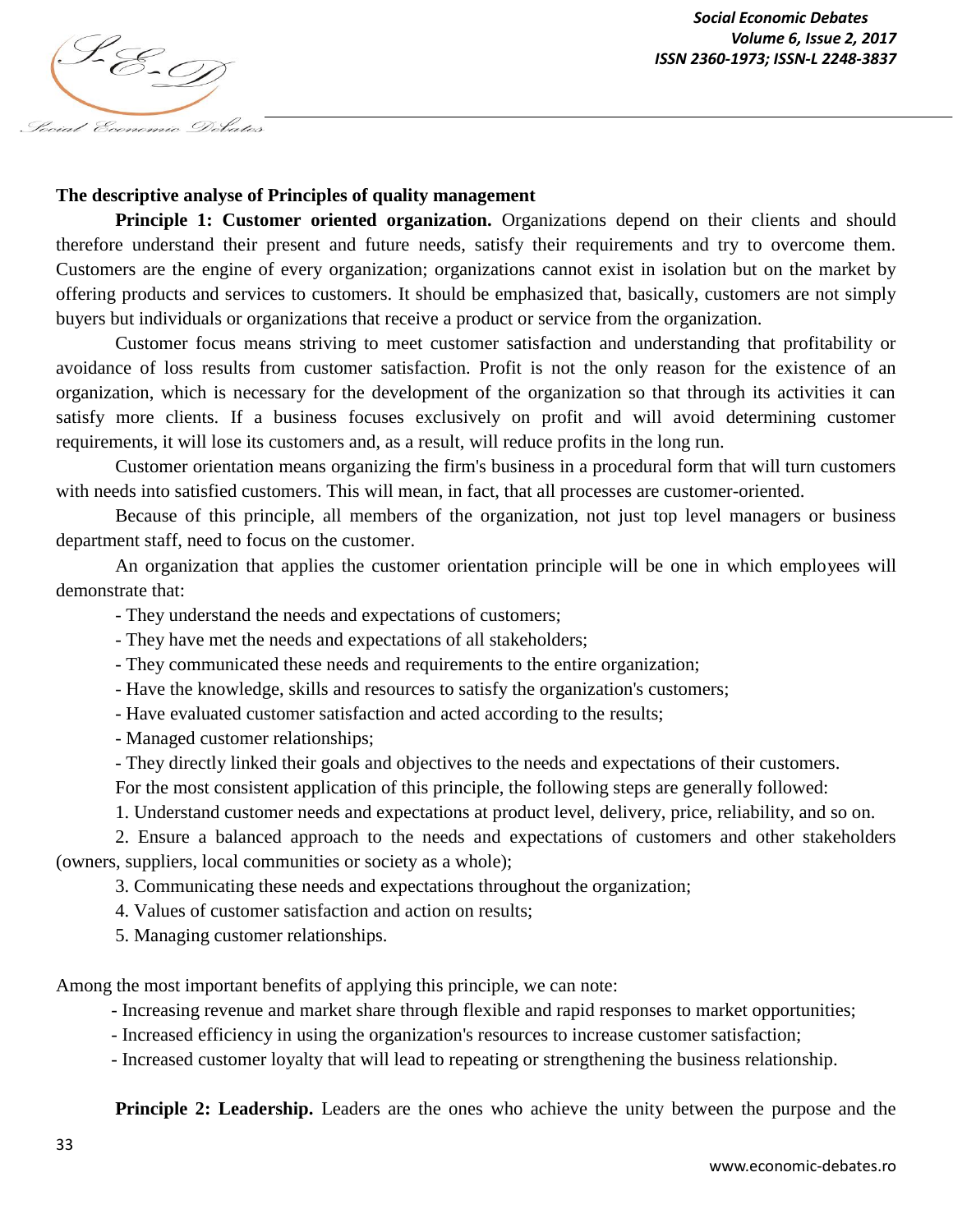

orientation of the organization. They should create and maintain an internal environment where employees can fully engage in achieving the organization's goals. Leaders exist at all levels of an organization and do not just climb to higher levels.

Each team must have a leader who, for example, provides a model in line with the organization's values.

Leaders are responsible for the internal environment, if employees are unhappy, unmotivated and unhappy; it is only the guilt of the leaders. Culture, vision, values, beliefs and motivation in an organization are due to leaders. A good leadership tries to create a set of common values, a common vision so that everyone knows what the organization does and where it is heading. Their lack and a disparate mix of values will always create conflicts and anxiety within the organization.

Applying leadership to an organization can only be done if leaders:

- They are proactive and lead by example;

- I understand and respond to changes in the external environment;

- Takes into account the needs of all stakeholders, including customers, owners, suppliers, local communities or society in general;

- Establish a clear vision of the organization's future;

- Establish common values and ethical models at all levels of the organization.
- Creates confidence and eliminates fear;
- Provide employees with the necessary resources and the freedom to act responsibly and responsibly;
- Inspire, encourage and recognize employees' contributions within the organization;
- Promotes open, direct and sincere communication;

- Educate, train and coordinate employees;

- Set goals and tasks with a high degree of difficulty;

- Implements the strategy by which these goals are achieved and the tasks are carried out.

Among the most important benefits of applying this principle are:

- The ability of employees to understand and be motivated towards the goals and objectives of the organization;

- Assessment of, alignment and implementation of activities in a unified way;

- Minimizing communication errors between organization levels.

**Principle 3: Employee involvement.** Employees at all levels are the essence of an organization and their full involvement allows the skills they possess to be used for the benefit of the organization. Closed management leads to lack of trust in the workforce. Managers at all levels have to operate and operate with integrity. It is not unusual for those affected by decisions to be absent from talks with decision-makers.

Decision-passing decisions are much more likely to be taken when those affected by them are involved. Every person involved has knowledge and experience that exceeds the job barrier and the assigned responsibilities.

Thus, this principle means that management harnesses this source of knowledge, encourages staff to contribute with and use their personal experience. It also means managers need to be open and not to hide the discussions or decisions taken, unless national or business security could be threatened.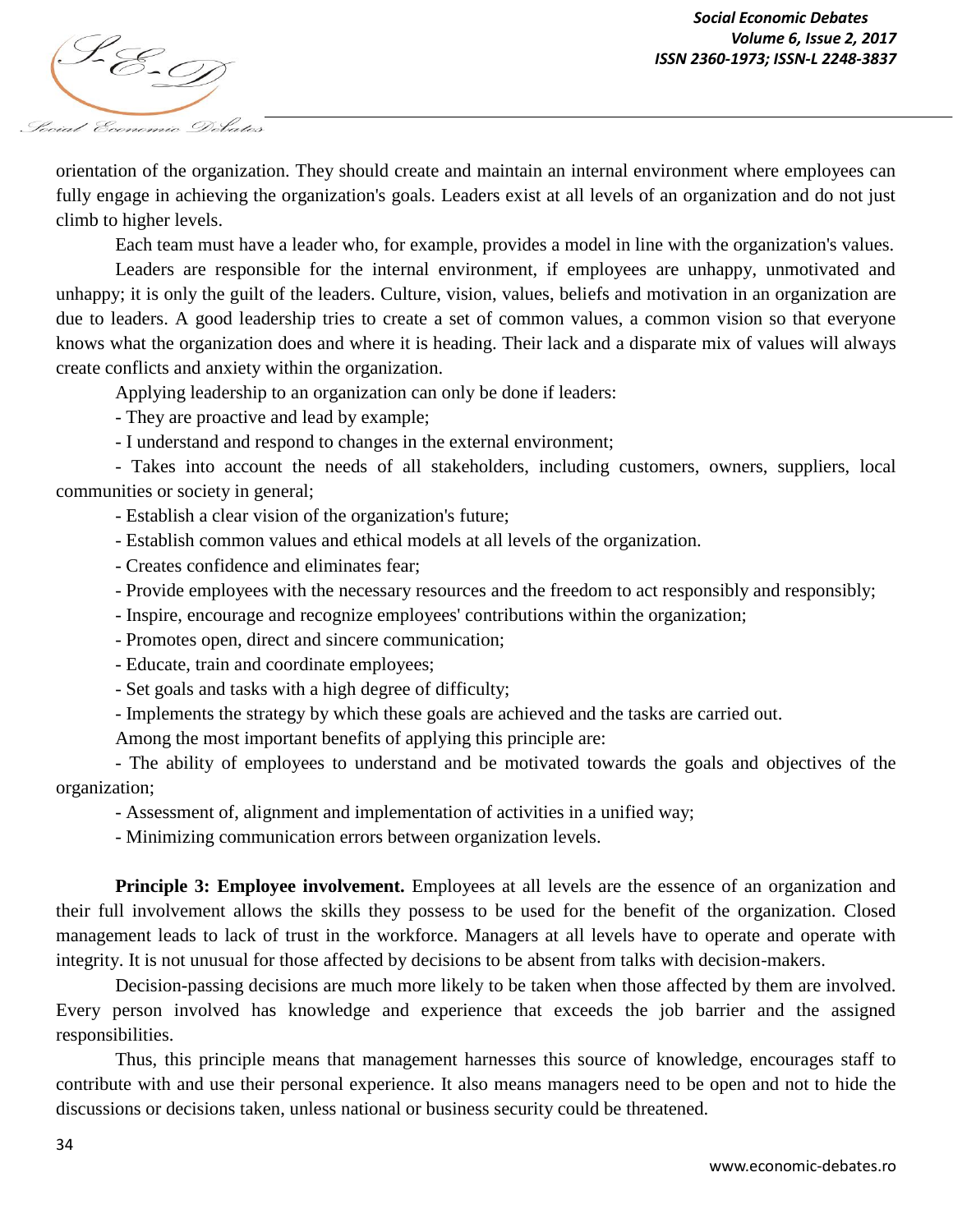

An organization that applies employee engagement is one where employees:

- Accepts responsibility for solving problems;
- Active search for improvement opportunities;
- Actively seeks opportunities to increase their skills, knowledge and experience;
- Participate in a free exchange of knowledge and experience within teams and working groups;
- Focuses on creating value for customers
- They are innovative and creative in promoting the goals of the organization;

- Participate in a better presentation of the customer organization, local communities and society in general;

- Get satisfaction from your work;

- They are enthusiastic and proud to be part of the organization.

The main benefits of applying this principle are the existence of:

- Employees motivated and involved in the organization;
- Some employees responsible for their own performance;
- Some employees willing to participate in and contribute to continuous improvement;
- Innovation and creativity in promoting the organization's goals.

**Principle 4: The procedural approach.** A desired result is achieved with high efficiency when resources and related activities are managed as a process. All activities are a process because they use resources to perform actions that produce results. In organizational terms, such processes add value to system inputs. Processes are thus dynamic, that is why they are the cause of different things happening. An effective process is one in which results are needed to achieve the organization's goals and goals.

Every job involves people or equipment endowed with resources carrying out a series of tasks to produce a result. No matter how simple the task is, there is always an objective or reason for it to execute, consumption of resources and energy expenditure, a series of constraints that influence the way activities are performed, a sequence of actions, decisions about their correctness, a rationale for finalization, and a result that must be the one expected.

The organization exists to create and satisfy its customers and stakeholders, and the processes of the organization must serve the needs of these stakeholders. A process can produce scrap, as a procedure can scatter resources - so processes need to be managed efficiently to get the results to be achieved. The process's management approach is therefore not simply the transformation of inputs (resources, raw materials) into outputs (outputs, products or services) that meet the requirements, but is the efficient management of processes.

An organization that applies the principle of procedural approach is where the participants in the economic process:

- Set up what they want to do - what are the goals they want to achieve or what results they want to deliver;

- Establish successful measures - the factors that will indicate whether the objectives have been achieved or whether the results meet the requirements;

- Define activities that are critical to achieving goals and delivering results;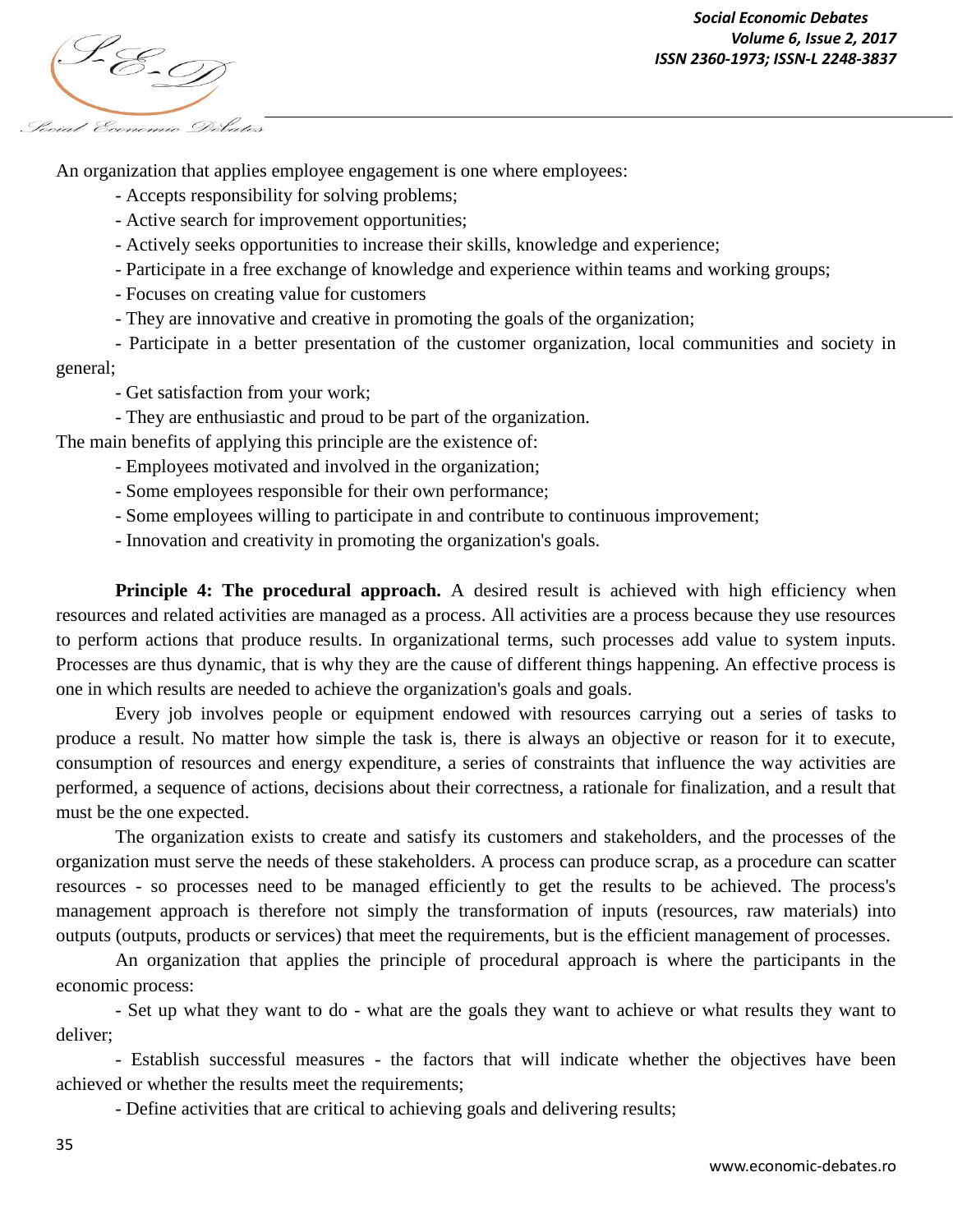

- Identifies the interfaces between the processes and functions of the organization, external customers, suppliers and other stakeholders;

- I clearly define the responsibility, authority and responsibility of process management;

- Define the resources, information and skills needed to deliver the results required by the market;

- Identifies and measures inputs and outputs of processes;

- identify risks and implement measures to eliminate, reduce or control these risks;

- Apply measures to eliminate the cause of non-conforming entries or exits;

- Apply measures to prevent the use or delivery of non-conforming entries or outputs until the remedial action is applied;

- Determine how performance will be measured against goals and how it will reduce variance;

- Identify better ways to achieve the objectives of the process and improve its effectiveness;

- Determine whether the objectives of the processes remain relevant to the needs of the stakeholders and, if necessary, change them.

The main steps in applying this principle are the following:

1. Defining the process of obtaining the desired result;

2. Identify and measure inputs and outputs of the process;

3. Identifying process interfaces with organization functions;

4. Assess the possible risks, consequences and impact of processes on customers, suppliers and other stakeholders;

5. Establish a clear responsibility and authority in managing the process;

6. Identification of internal and external clients, suppliers and all stakeholders;

7. Process design, process steps, activities, information flows, control measures, training needs, equipment, methods, information, materials and other resources are taken into account to achieve the desired result.

The main benefits of applying this principle can be reduced to:

- Reduced costs and shorter cycles for resource efficiency;

- Improved, consistent, predictable and predictable results

- Carefully targeted and prioritized improvement opportunities.

**Principle 5: Systematic approach to management.** Identifying, understanding and managing a system of interrelated processes for a particular goal will improve the efficiency and effectiveness of your organization. A system is an ordered set of ideas, principles and theories or a chain of operations that produces concrete results. To be a chain of operations, they have to work together in a regular and regular manner. Transferring the system approach to management means managing the organization as a process system so that all processes fit together, inputs and outputs are connected, resources feed processes, performance monitored, sensors transmit information that determines changes in performance, and all component parts to work together to achieve the organization's goals.

This vision of a system clearly implies that a system is dynamic and not static at all. The system is not a random collection of elements, procedures and tasks, but a set of interconnected processes. The system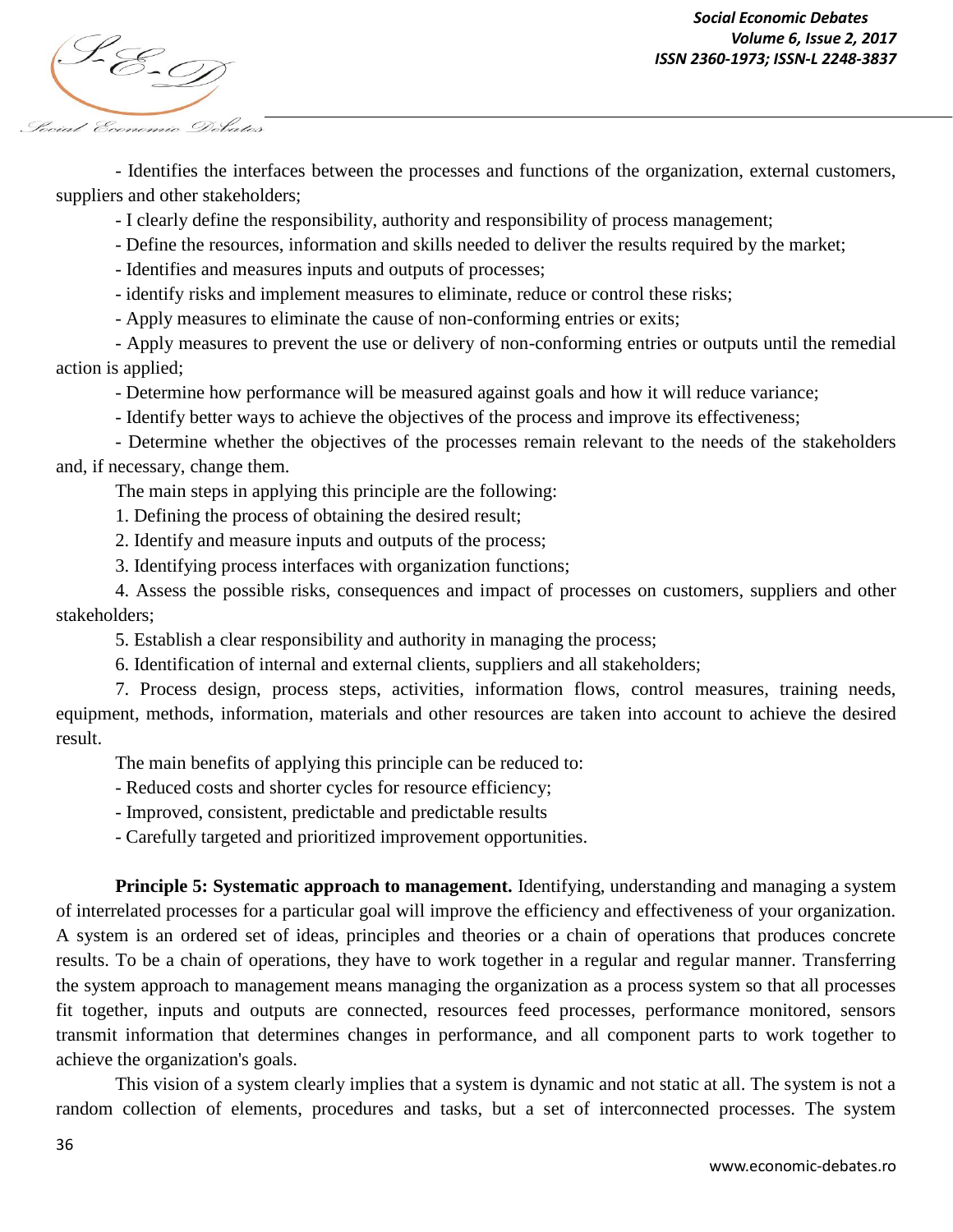

approach recognizes that the behaviour of the system as a whole has the effect, to a greater or lesser extent, of the behaviour of any part of the system. Even though individual processes are working well, it is not necessarily and necessarily that the system as a whole performs just as well.

What determines the correct or incorrect functioning of a system is the interaction between its components or processes, and not the single actions of a component or a process.

An organization that applies the principle of systemic approach is one in which people:

- Define the system by identifying or developing processes that affect a particular goal;

- Structure the system to achieve the goal in the most efficient way;

- I understand the interdependencies between system processes;

- It takes into account the needs of all stakeholders when making decisions or measures;

- I understand the impact of their actions and decisions on the objectives of the organization and the processes that provide results that are intended to meet these objectives;

- Set up resource constraints before moving on to action.

The main steps you follow in applying this principle are:

1. Define the system by identifying or creating processes that aim at achieving a particular goal.

2. Structuring the system to achieve the goal in the most efficient way.

3. Understanding interdependencies between system processes.

4. Continuous improvement of the system through measurement and evaluation.

5. Estimate resource requirements and constraints on them before action.

The main benefits of applying this principle are:

- Integrate and align the processes that will achieve the desired results most efficiently;

- Ability to focus efforts on key processes;

- Ensuring stakeholders' confidence in the organization's consistency, effectiveness and efficiency.

**Principle 6: Continuous improvement.** Continuous improvement must be a permanent goal of the organization. This means that all members of the organization should continually question the performance of the organization and look for ways to reduce potential variations, continually inquire about their own working methods and look for better ways to run the activities, to constantly question their own goals and to look for new ones that improve the organization's capacity.

Performance, methods and goals are the three key areas where improvement is needed for organizations to achieve and maintain success. Improvements will be seen from three perspectives: improving through better control, improving through better use of resources and improving through a better understanding of the needs of all stakeholders. ISO 9000: 2000 defines continuous improvement as "a repetitive activity aimed at increasing the capacity to meet requirements". Therefore, improvement is relative to a time interval. If the improvement is repeated once a week, once a month, once a year or even every 5 years, it can be considered as "recurring", so repetitive.

Improvement can be geared to specific features, specific activities, specific products, processes or organizations. When targeted to a specific feature, it may involve reducing the variance of the evaluated feature. When targeted to specific products, it may involve major changes to them (for example, when updating a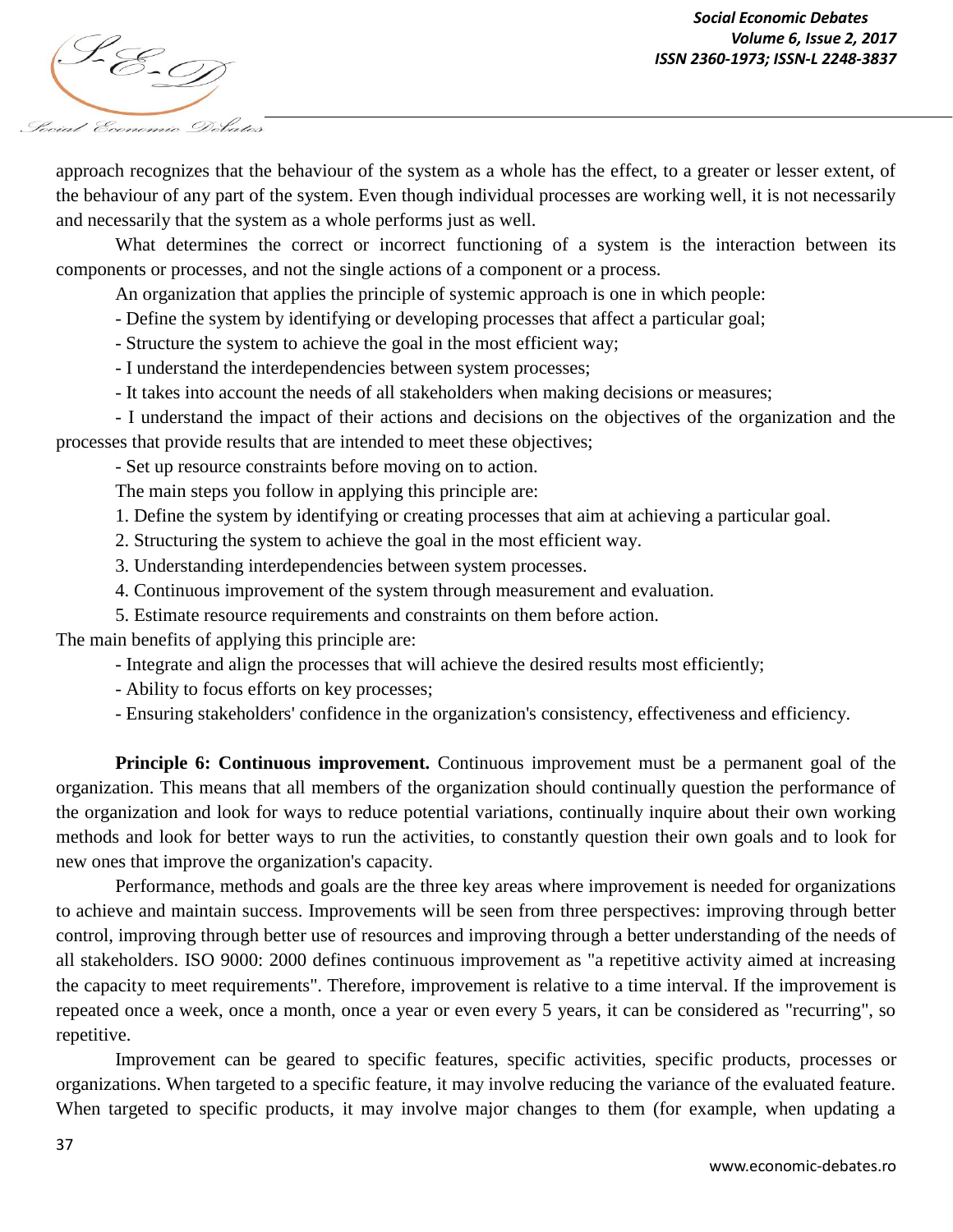

product). When directed toward the organization, it can involve major reorganization or reengineering processes.

Regardless of the level at which it is addressed, continuous improvement is about improving efficiency and effectiveness.

An organization that applies the principles of continuous improvement will be one in which employees:

- I see in the continuous improvement of products, processes and systems an objective of every employee of the organization;

- Apply basic concepts of improvement from the perspective of progress-oriented improvement and gradual improvement;

- It uses periodic evaluations in the light of the criteria of excellence established to identify potential areas for improvement;

- Continuously improve the efficiency and effectiveness of all processes;

- Promotes activities based on prevention;

- Provide adequate training and education to each employee of the organization, oriented towards the methods and tools of continuous improvement;

- Set up measures and objectives to guide and track improvements;

- I recognize both the improvement process and its results.

The main steps of applying this principle are:

1. Transform the continuous improvement of products, processes and systems into a target of every employee of the firm.

2. Apply the basic concepts of progressive and innovative improvement.

3. Use periodic assessments based on the criteria of excellence established to identify areas of potential improvement.

4. Continuously improve the efficiency and effectiveness of all processes.

5. Promoting prevention-based activities.

6. Provide adequate education and training to each employee for continuous improvement methods and tools such as the Plan-Do-Check-Act cycle, problem solving, reengineering, and innovation.

7. Establishing measures and objectives for guiding and pursuing improvement.

8. Recognizer improvident.

The main benefits of applying this principle are:

- Advantage of performance, achieved by improving organizational capabilities;

- Aligning improvement activities at all levels with the strategic intent of the organization;

- Implement flexibility to react quickly to opportunities.

**Principle 7: The factual approach to decisions.** Effective decisions are based on data and information analysis. The facts are derived from the observations made by qualified personnel using devices whose capacity and abilities are recognized. A fact-based approach to the decision-making process leads to the determination of certain actions to be taken. Faith-based decision-making requires reliable mechanisms to collect these facts, such as measurement systems. A valuable method of interpreting facts and providing information in a form that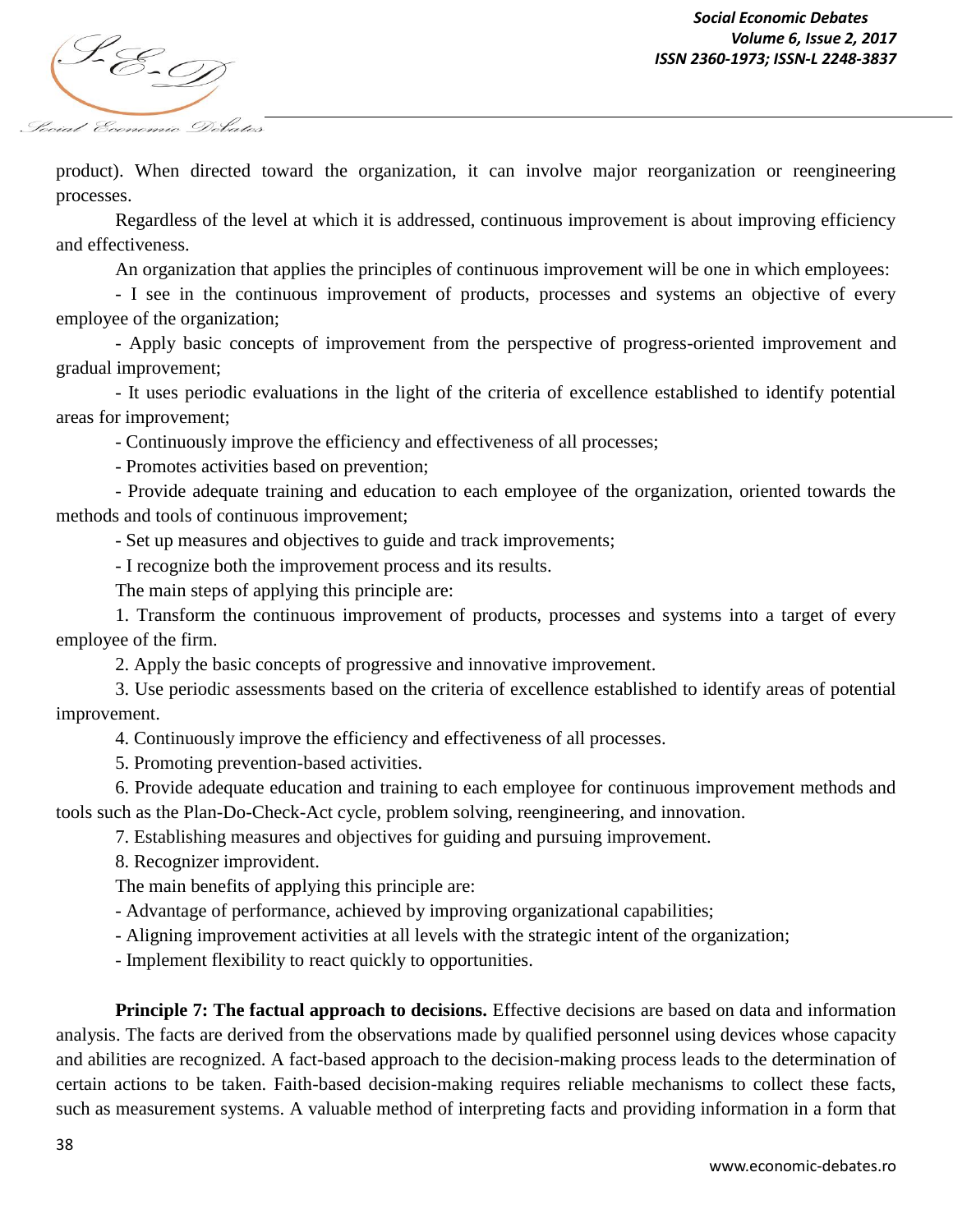*ISSN 2360-1973; ISSN-L 2248-3837* Social Economic Debates

allows for durable and sound decisions is also needed.

The factual approach leads to the evaluation of activities based on facts, rather than on opinions or emotions. This rather means using statistical techniques to reveal information about a process rather than reacting to the variance that is an inherent characteristic of the system. However, used in isolation, this principle may be dangerous.

The over-dimensioning by some managers of objectives for situations, processes or products tends to generate situations that individuals do not have the power to control.

A manager can calculate the number of projects a design engineer finishes in a given time. The number is a certain fact, but making a decision about the designer's performance on this basis is incorrect, as this does not say anything about the quality of the projects.

Each project is different, so the time allotted for each one varies. Each customer is different, so the time needed to determine the needs of everyone varies.

Setting the goal of finalizing a number of projects in a certain period of time could lead to a hurried project and, implicitly, to the occurrence and generation of errors, only to achieve a meaningless end goal. Therefore, it is necessary to address this issue differently.

First, it will be determined what decision is to be made, and then determining what facts (actions, processes, and materials) are needed to make the decision. When these are known, determine how they will be obtained and what methods should be used to obtain them.

The steps taken will be upstream, starting from the decision that the firm, the manager, or the employee has to take, to get the necessary information and not downstream from the information to a decision that has to be made based on them. This provides a purpose for collecting data. Without purpose, collecting data is a waste of resources, as data is not collected under the pretext that it could become useful in making a decision.

An organization that applies the principle of fact-based approach is one in which people:

- Performs measurements and collects data and information relevant to the company's objectives;
- Ensures that the data and information are sufficiently accurate, reliable and accessible;
- Analyses data and information using valid methods;
- I understand the value of the appropriate statistical techniques;

- I take decisions and act on the results of balanced logical analysis of experience and intuition.

The main steps of applying this principle are:

1. Taking action and collecting data and information relevant to the company's objectives.

- 2. Ensure that data and information are accurate, reliable and accessible.
- 3. Use of accurate and valid methods of data and information analysis.
- 4. Understanding the value of appropriate and appropriate statistical techniques;

5. Making decisions and measures based on results of balanced logical analysis of experience and intuition.

Among the most important benefits of applying this principle are:

- Making informed decisions;

- Ability to demonstrate the effectiveness of previous decisions by referring to factual records;

- Increased ability to review, challenge and change opinions, opinions, and decisions.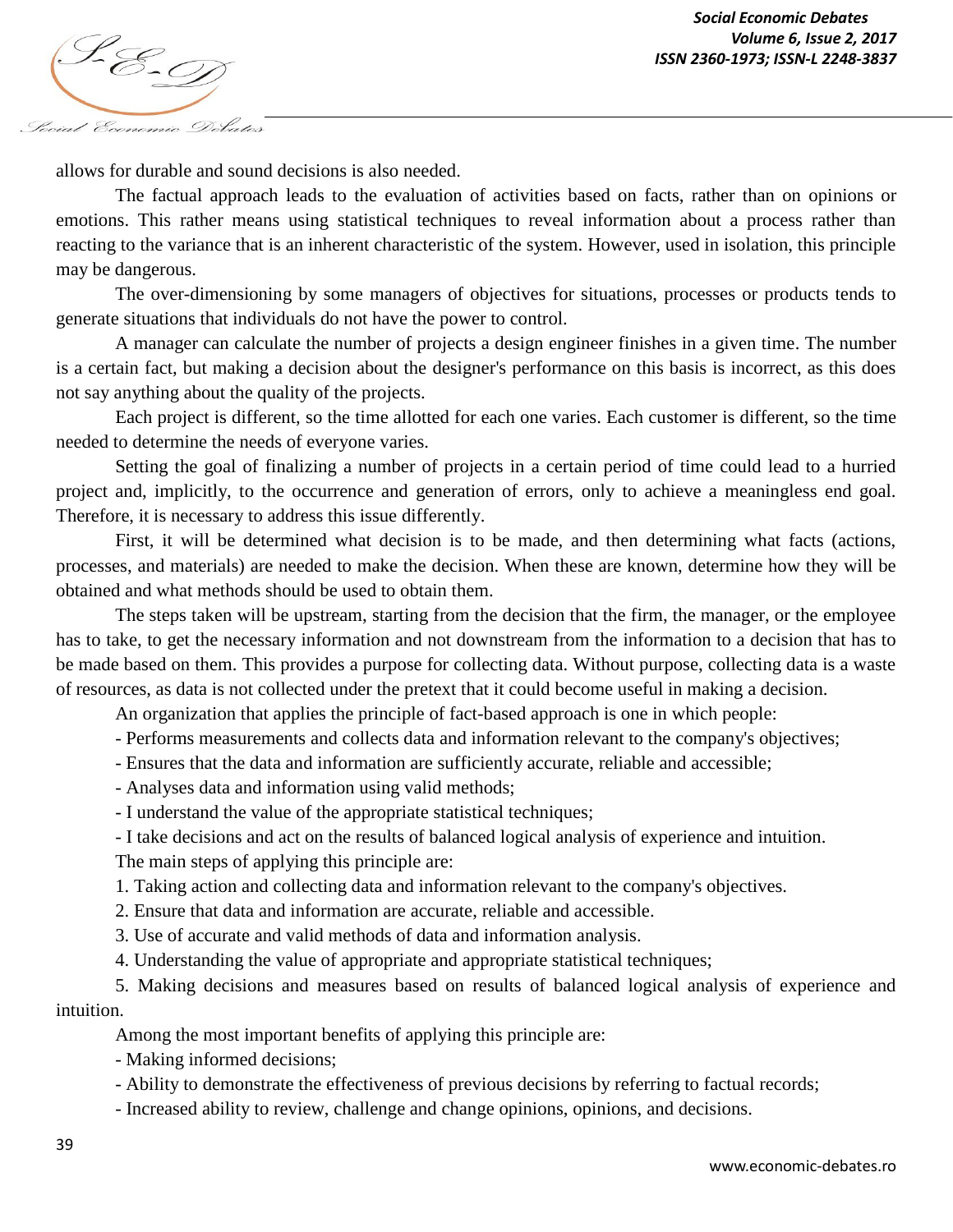



**Principle 8: Mutually beneficial relationships with suppliers.** An organization and its suppliers are interdependent, and a mutually beneficial relationship increases both the ability to create plus value. The principle of customer orientation has drawn attention to the fact that organizations depend on their customers. It is also true that organizations depend on their suppliers.

Suppliers provide the materials, resources, and often many services that were previously provided through outsourcing. XXI century organizations are more dependent on their suppliers than they were in the past. The move to lower costs and the highest performance has led many organizations to consider the economy if they continue to provide their own support services. Thus, it is recognized that organizations were trying to be good at everything, rather than being good only to their main business. This recognition has led to the strengthening of single-function organizations serving a large number of clients on a reciprocal basis. However, there is still one reason that has led to strong relationships with suppliers, namely, the dramatic change in the goods and services market over the past 100 years.

Prior to 1920, most of the companies focused on production in the hope that a quality product would sell itself. Between 1920 and 1950, many firms focused on selling what they could produce, whether or not the customer needed that product. From 1950 to 1990, the market has changed, moving from a vendor market to a buyer market, once customers have become more demanding and firms have begun to focus on identifying customer needs and manufacturing products and services to satisfy these needs.

Over the past 25 years, customer orientation has advanced, focusing on establishing and maintaining relationships with both customers and suppliers. From a simple exchange between buyer and seller, it has evolved into strategic alliances and partnerships that have eliminated inventory, packing and, most importantly, reduced the costs of acquiring new customers and suppliers, ultimately benefiting both sides.

For the client, the supplier is more inclined to keep his promises, as the relationship ensures future orders. There is more empathy, and the client gets to look at both supplier and vice versa. There is also more generosity that links the two entities more closely and, ultimately, there is confidence that actively maintains the partnership. In this situation, contradictory relationships and single transactions occurring when either party may leave the business will be absent. Partnerships will also encourage a better set of post-sale actions and a stronger customer orientation across the organization.

An organization that applies the principle of mutually beneficial relationships with suppliers will be one where people:

- Identifies and selects key providers according to their ability to meet the requirements without compromising quality;

- Establish relationships with suppliers that balance short-term gains but with a long-term vision for the organization and society in general;

- Create clear and open communication;

- Initiates jointly, develop and improve products and processes;
- Establish together a clear understanding of customer needs;
- Exchange information and future plans;

- I recognize the improvements and achievements at the supplier level.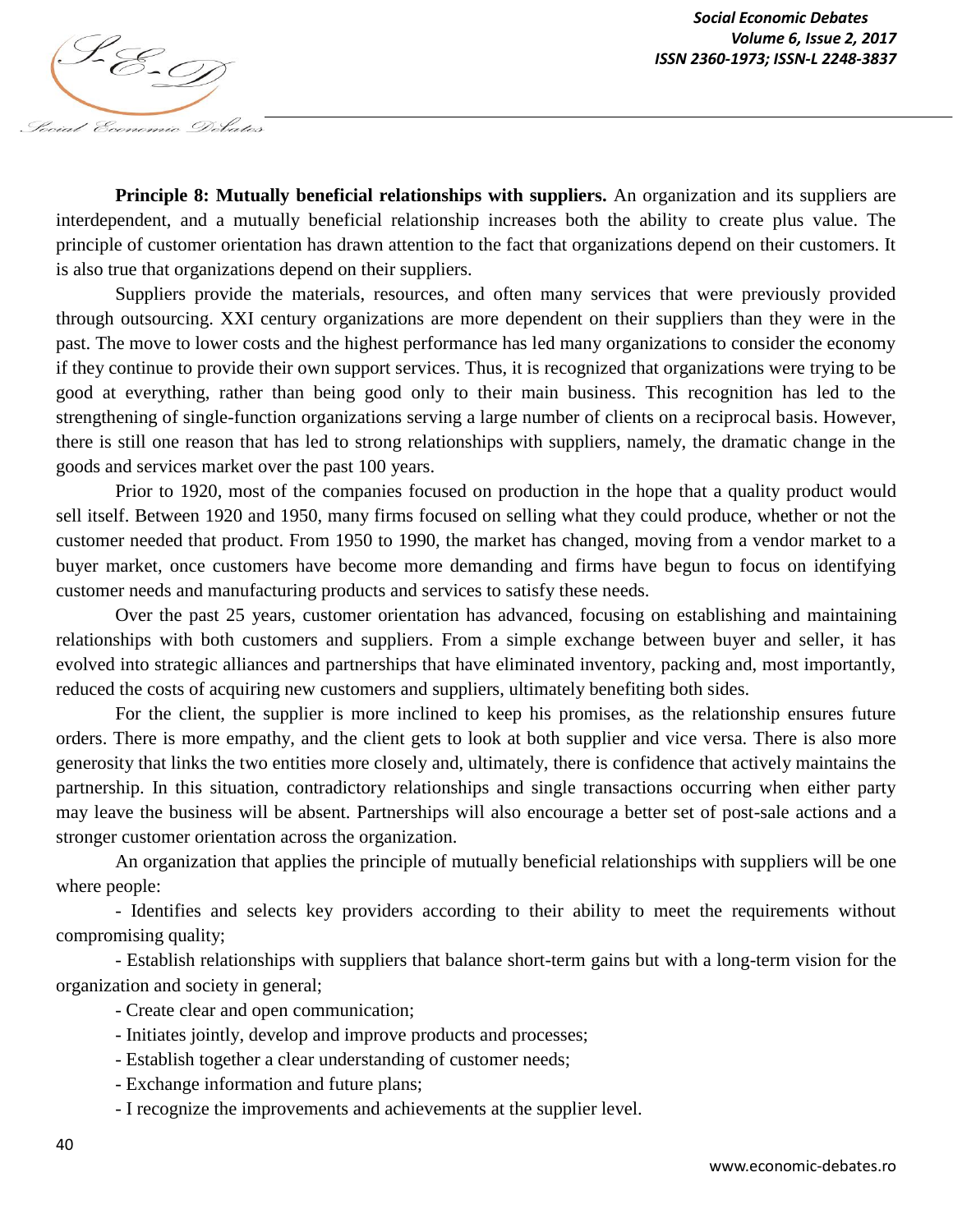

The main steps of applying this principle are:

- 1. Identify and select key suppliers.
- 2. Establishing relationships with the supplier to balance short-term gains with long-term considerations for the organization and society in general.
- 3. Creating clear and open communication.
- 4. Initiating joint development and improvement of products and processes.
- 5. Establishing a clear understanding of customer needs.
- 6. Exchange of information, future plans, recognition of improvement activities and supplier achievements.

The main benefits of applying this principle include:

- Increasing the capacity of both parties to create value;
- Flexibility and rapidity to respond jointly to market changes or customer requirements and expectations;

- Cost and resource optimization.

### **Conclusion**

The eight principles listed above can be used to validate process design, validate decisions, audit and process level, and managers and employees can check these processes and ask:

- 1. Where, in this process, is customer orientation?
- 2. Where, in this process, are leadership, guiding policies, measurable objectives and the environment motivating employees to achieve these goals?
- 3. Where, in this process, is the involvement of people in process design, decision-making, monitoring, measuring and improving performance?
- 4. Where, in this process, was the procedural approach applied to achieving these objectives?
- 5. Where, in this process, is the system approach to interface management, performance optimization, or bottleneck removal?
- 6. Where, in this process, are the facts correlated and transmitted to decision-makers?
- 7. Where, in this process, there is continuous improvement in performance, efficiency and effectiveness?
- 8. Where, in this process, a mutually beneficial relationship with suppliers has been established.

The answers to these questions can position the management team to make a decision or another according to the factors that can contribute to increasing performance, assuming a catalyst role in the company.

## **Bibliography**

Imai M. (1997), *Gemba Kaizen a Commonsense. Low-Cost Approach to Management*, McGraw- Hill